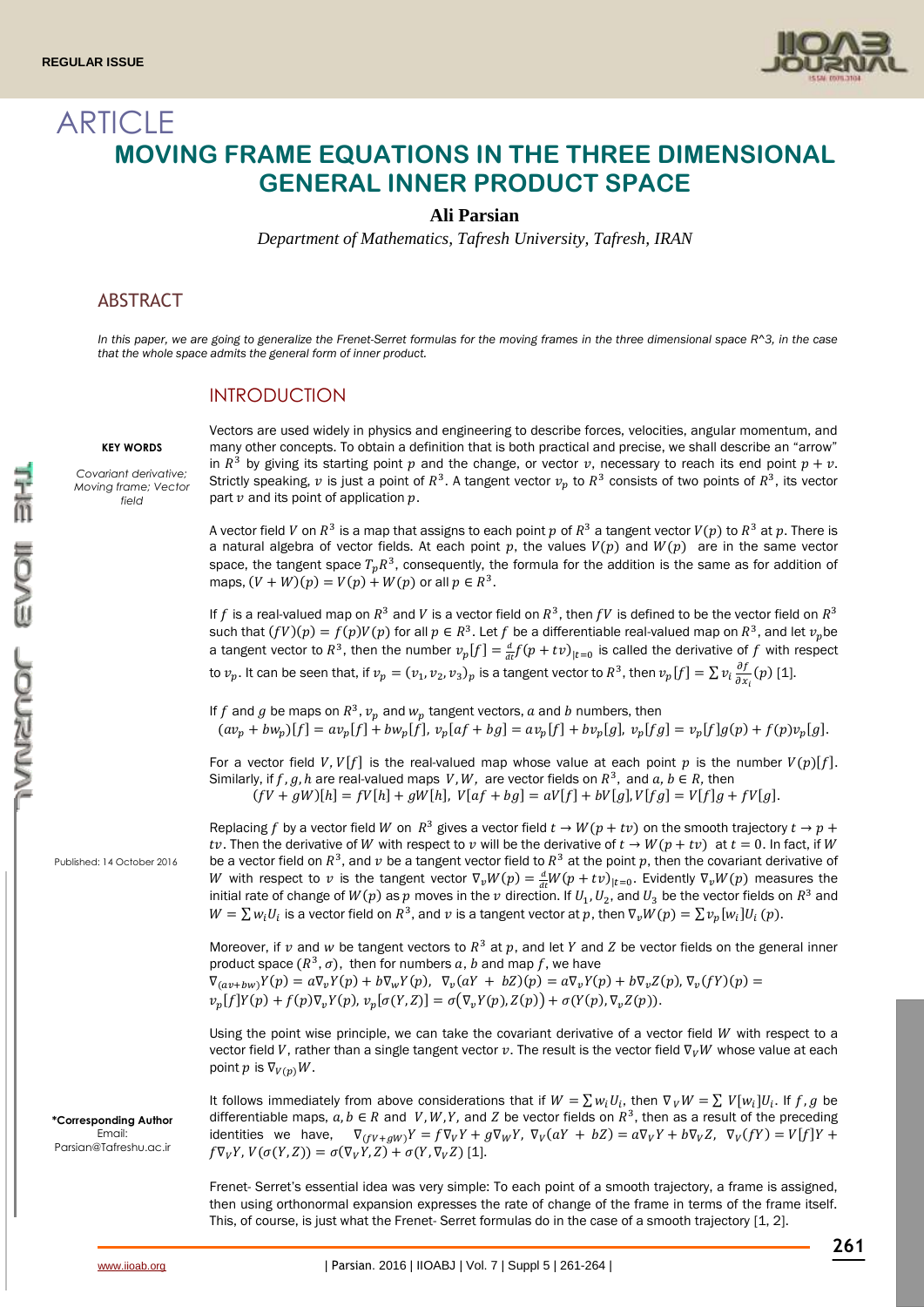

In the next, we shall carry out this scheme for the inner product space  $(R^3, \sigma)$ . We shall see that geometry of smooth trajectories and surfaces in  $(R^3, \sigma)$  is not merely an analogue, but actually a corollary, of these basic results [2].

## THE METHOD OF MOVING FRAMES

If  $A(p) = (p, a(p)$  and  $B(p) = (p, b(p))$  are vector fields on  $R^3$ , then the inner product  $\sigma(A, B)$  of A and B is the differentiable real-valued map on R whose value at each point p is  $\sigma(a(p), b(p))$ . The norm  $||A||$  of A is the real-valued map on  $R^3$  whose value at p is  $||a(p)||$ .

Vector fields  $T_1, T_2, T_3$  on  $(R^3, \sigma)$  constitute a frame field on  $(R^3, \sigma)$  provided where  $\sigma(T_i,T_j)=\delta_{ij}(1\leq i,j)$  $i, j \leq 3$ ) where  $\delta_{ij}$  is the Kronecker delta [3].

The following useful result is an immediate consequence of orthonormal expansion [3].

**Lemma 3.1.** Let  $T_1, T_2, T_3$  be a frame field on  $(R^3, \sigma)$ . If V is a vector field on  $R^3$ , then  $V = \sum f_i T_i$ , where the maps  $f_i = \sigma(V, T_i)$ . If  $V = \sum f_i T_i$  and  $W = \sum g_i T_i$ , then  $\sigma(V, W) = \sum f_i g_i$ . In particular,  $||V|| = \sqrt{\sum f_i^2}$ .

### THE COVARIANT DERIVATIVE OF A FREME FIELD

The Frenet- Serret formulas express the derivatives of *T*, *N*, *B* in terms of *T*, *N*, *B*, and thereby define curvature and torsion. We shall now do the same thing with an arbitrary frame field  $T_1, T_2, T_3$  on  $(R^3, \sigma)$ , namely, express the covariant derivatives of these vector fields in terms of the vector fields themselves. We begin with the covariant derivative with respect to an arbitrary tangent vector  $\nu$  at a point  $p$ . Then  $\nabla_{v}T_{i} = \sum c_{ij}(v)T_{i}(p)$  for  $i, j = 1,2,3$ . By orthonormal expansion the coefficients of these equations are  $c_{ij}(v) = \sigma(\nabla_v T_i, T_j(p))$ . A 1-form f on  $R^3$  is a real-valued map on the set of all tangent vectors to  $R^3$ such that f is linear at each point [4].

**Lemma 4.1.** Let  $T_1, T_2, T_3$  be a frame field on  $(R^3, \sigma)$ . For each tangent vector  $v$  to  $R^3$  at the point  $p$ , let  $c_{ij}(v)$  be defined as above. Then each  $c_{ij}$  is a 1-form, and  $c_{ij} + c_{ji} = 0$ .

**Proof.** By definition,  $c_{ij}$  is a real-valued map on tangent vectors, so to verify that  $c_{ij}$  is a 1-form, it suffices to check the linearity condition. Using above considerations, we get,

$$
c_{ij}(av + bw) = \sigma \left( \nabla_{av + bw} T_i, T_j(p) \right) = \sigma \left( \alpha \nabla_v T_i + b \nabla_w T_i, T_j(p) \right)
$$
  
= 
$$
a \sigma (\nabla_v T_i, T_j(p)) + b \sigma (\nabla_w T_i, T_j(p)) = a c_{ij}(v) + b c_{ij}(w).
$$

To prove that  $c_{ij} + c_{ji} = 0$  we show that  $c_{ij}(v) + c_{ji}(v) = 0$  for every tangent vector v. By definition of frame field,  $\sigma(T_i,T_j)=\delta_{ij},$  and since each Kronecker delta has constant value 0 or 1, then  $v[\sigma(T_i,T_j)]=$ 0, so the above considerations yields  $\sigma(\nabla_v T_i, T_j(p)) + \sigma(T_i(p), \nabla_v T_j) = 0$  and the proof is complete [1, 5].

The definition  $c_{ij}(v) = \sigma(\nabla_v T_i, T_j(p))$  shows that  $c_{ij}(v)$  is the initial rate at which  $T_i$  rotates toward  $T_j$  as  $p$  moves in the  $v$  direction. Thus the 1-forms  $c_{ij}$  contain this information for all tangent vectors to  $R^3$ .

**Theorem 4.2.** For any vector field V on  $(R^3, \sigma)$ ,  $\nabla_V T_i = \sum c_{ij}(V) T_j (1 \le i, j \le 3)$ . In expanded form,  $\nabla_V T_1 = c_{12}(V) T_2 + c_{13}(V) T_3$ ,  $\nabla_V T_2 = -c_{12}(V) T_1 + c_{23}(V) T_3$ ,  $\nabla_V T_3 = -c_{13}(V) T_1 - c_{23}(V) T_2$ .

**Proof.** Let *i* be fixed and  $p \in \mathbb{R}^3$ , then according to the previous considerations  $\nabla_{V(p)} T_i =$  $\sum c_{ij}(V(p))T_j(p)$ , so  $\nabla_V T_i = \sum c_{ij}(V)T_j$ . When  $i = j$ , the skew-symmetry condition  $c_{ij} + c_{ji} = 0$  becomes  $c_{ii} = 0$  for  $i =1,2,3$ . Hence this condition has the effect of reducing the nine 1-forms  $c_{ij}$  for  $1 \le i, j \le 3$  to essentially only three, say  $c_{12}$ ,  $c_{13}$ ,  $c_{23}$ .

Thus in expanded form, the equations in Theorem 3.2, called moving frame equations, become  $\nabla_v T_1$  =  $c_{12}(V)T_2 + c_{13}(V)T_3$ ,  $\nabla_V T_2 = -c_{12}(V)T_1 + c_{23}(V)T_3$ ,  $\nabla_V T_3 = -c_{13}(V)T_1 - c_{23}(V)T_2$ .

These equations play a fundamental role in all the differential geometry of  $(R^3, \sigma)$ . The following theorem explains that they are generalized form of Frenet-Serret formulas,

**Theorem 4.3.** Let  $\beta$  be a unit-speed smooth trajectory in  $(R^3, \sigma)$  with  $\kappa > 0$ , and suppose that  $T_1, T_2, T_3$  is a frame field on  $(R^3, \sigma)$  such that the restriction of these vector fields to  $\beta$  gives the generalized Frenet-Serret frame field T, N, B of  $\beta$ . Then  $c_{12}(T) = \kappa$ ,  $c_{13}(T) = 0$ ,  $c_{23}(T) = \tau$ .

Proof. First of all not that, if W be a vector field defined on a region containing a regular smooth trajectory α, then  $W_{\alpha}$ :  $t$  →  $W(\alpha(t))$ , the vector field on  $\alpha$ , satisfies  $\nabla_{\alpha'(t)}W = (W_{\alpha})'(t)$ . Thus using the generalized Frenet-Serret formulas in [2] implies that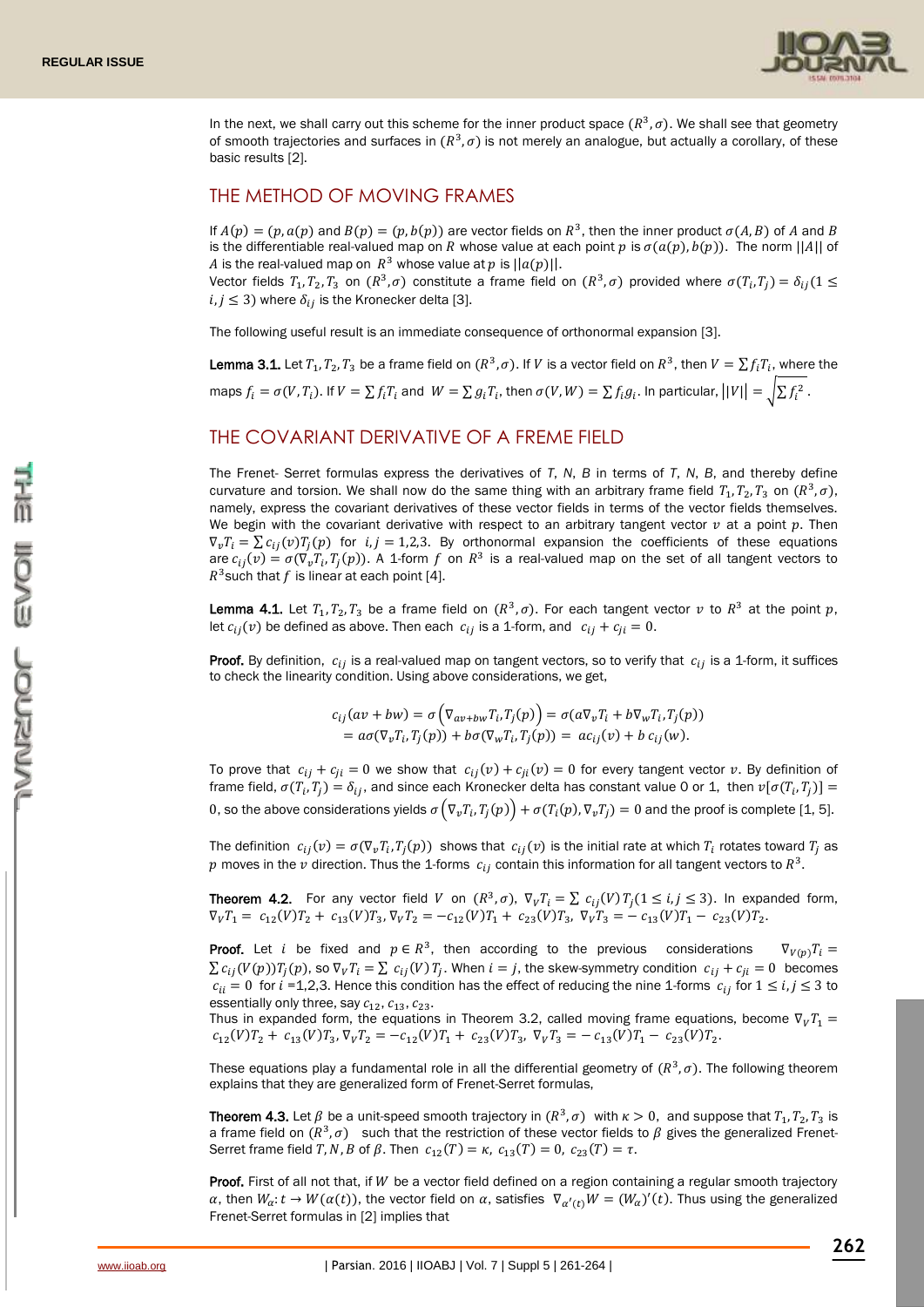

$$
c_{12}(T) = \sigma(\nabla_T T, N(p)) = \sigma(\nabla_{\beta'(t)} T, N(p)) = \sigma((T_{\beta})'(t), N(p))
$$
  
\n
$$
= \sigma(\kappa N(p), N(p)) = \kappa,
$$
  
\n
$$
c_{13}(T) = \sigma(\nabla_T B, B(p)) = \sigma(\nabla_{\beta'(t)} B, B(p)) = \sigma((B_{\beta})'(t), B(p))
$$
  
\n
$$
= \sigma(-\tau N(p), B(p)) = 0,
$$
  
\n
$$
c_{23}(T) = \sigma(\nabla_T N, B(p)) = \sigma(\nabla_{\beta'(t)} N, B(p)) = \sigma((N_{\beta})'(t), B(p))
$$
  
\n
$$
= \sigma(-\kappa T(p) + \tau B(p), B(p)) = \tau.
$$

**Corollary 4.4.** Let  $\beta$  be a unit-speed smooth trajectory in  $(R^3,\sigma)$  with  $\kappa > 0$ , and suppose that  $T_1, T_2, T_3$  is a frame field on  $(R^3, \sigma)$  such that the restriction of these vector fields to b gives the General Frenet-Serret frame field T, N, B of  $\beta$  corresponding to  $\sigma$ . Then  $\nabla_T T = \kappa N$ ,  $\nabla_T N = -\kappa T + \tau B$ ,  $\nabla_T B = -\tau B$ .

Since each regular smooth trajectory in  $(R^3,\sigma)$  has a unit speed reparametrization [2], we have,

**Corollary 4.5.** Let  $\beta$  be a smooth trajectory in  $(R^3, \sigma)$  with  $\kappa > 0$ , and suppose that  $T_1, T_2, T_3$  is a frame field on  $(R^3, \sigma)$  such that the restriction of these vector fields to b gives the general Frenet- Serret frame field T, N, B of  $\beta$  corresponding to  $\sigma$ . Then  $\nabla_T T = \kappa v N$ ,  $\nabla_T N = -\kappa v T + \tau v B$ ,  $\nabla_T B = -\tau v B$ .

### APPLICATIONS TO GRAVITATIONAL FIELD

Let r,  $\theta$ , z be the usual cylindrical coordinate maps on  $R^3$ . We shall pick a unit vector field in the direction in which each coordinate increases when the other two are held constant. For r this is evidently  $T_1$  =  $(x\sqrt{(x^2+y^2)^{-1}}, y\sqrt{(x^2+y^2)^{-1}}, 0)$  pointing straight out from the z axis. Then  $T_2 =$  $(-y\sqrt{(x^2+y^2)^{-1}}, x\sqrt{(x^2+y^2)^{-1}}, 0)$  points in the direction of increasing  $\theta$ . Finally, the direction of z is, of course, straight up, so  $T_3=(0,0,\frac{1}{\sqrt{2}}).$  It is easy to check that  $\sigma(T_i,T_j)=\delta_{ij}$  for  $\sigma$  defined as in [2], so this is a frame field defined on all of  $R^3$  except the z axis. We call it the cylindrical frame field on  $R^3$  [6].

For an arbitrary differentiable vector field  $V$ , a computation yields

$$
\nabla_V T_1 = \left(-y\sqrt{(x^2+y^2)^{-1}}v_1 + x\sqrt{(x^2+y^2)^{-1}}v_2\right)T_2, \nabla_V T_2 = \left(y\sqrt{(x^2+y^2)^{-1}}v_1 - x\sqrt{(x^2+y^2)^{-1}}v_2\right)T_1, \nabla_V T_3 = 0.
$$

In a similar way, a frame field  $J_1$ ,  $J_2$ ,  $J_3$  can be derived from the spherical coordinate functions  $\rho$ ,  $\theta$ ,  $\varphi$  on  $R^3$  [6]. The unit vector field  $J_1$ , in the direction of increasing  $\rho$ , points straight out from the origin; hence it can be expressed as

$$
J_1 = (x\sqrt{(x^2 + y^2 + z^2)^{-1}}, y\sqrt{(x^2 + y^2 + z^2)^{-1}}, z\sqrt{(x^2 + y^2 + z^2)^{-1}}).
$$
  
\nSimilarly, the vector field for increasing  $\theta$  and  $\varphi$  are  
\n
$$
J_2 = (-y\sqrt{(x^2 + y^2)^{-1}}, x\sqrt{(x^2 + y^2)^{-1}}, 0),
$$
\n
$$
J_3 =
$$
\n
$$
-xz\sqrt{(x^2 + y^2)^{-1}(x^2 + y^2 + z^2)^{-1}}, -yz\sqrt{(x^2 + y^2)^{-1}(x^2 + y^2 + z^2)^{-1}}, \sqrt{(x^2 + y^2)[2(x^2 + y^2 + z^2)]^{-1}}),
$$
\nrespectively.

By repeated use of the fundamental identity in trigonometry, we check that  $J_1$ ,  $J_2$ ,  $J_3$  is a frame field in  $(R^3, \sigma)$ , called the spherical frame field on  $R^3$ , in which  $\sigma$  is defined as in [2]. Its actual domain of definition is  $R^3$  minus the z axis, as in the cylindrical case.

Newton's law of gravitation states that a body of mass  $m_1$  exerts a force on a body of mass  $m_2$ . The magnitude of the force is  $Gm_1m_2r^{-2}$ , where  $r$  is the distance between their centers of gravity and  $G$  is a constant. The direction of the force on  $m_2$  is from  $m_2$  to  $m_1$ . Thus if  $m_1$  lies at the origin of S, and  $m_2$  lies at *x* ∈ *S*, the force on  $m_2$  is  $-Gm_1m_2\sqrt{(x^2 + y^2 + z^2)^{-3}(x, y, z)}$ . We must now face the fact that both bodies will move. However, if  $m_1$  is much greater than  $m_2$ , its motion will be much less since acceleration is inversely proportional to mass.

We therefore make the simplifying assumption that one of the bodies does not move, in the case of planetary motion, of course it is the sun that is assumed at rest. One might also proceed by taking the center of mass at the origin, without making this simplifying assumption. Let now the sun is at the origin of  $S$  and consider the vector field corresponding to a planet of given mass  $m$ .

This field is then  $V(x, y, z) = -c\sqrt{(x^2 + y^2 + z^2)^{-3}(x, y, z)}$  where c is a non-zero constant. Therefore,  $\nabla_V T_1 = \nabla_V T_2 = \nabla_V T_3 = 0$ . i.e., the initial rate at which each unit vector field in cylindrical coordinate rotates toward another one, as point moves in the direction of gravitational field in  $(R^3, \sigma)$ , is zero. For an arbitrary differentiable vector field V, a similar computation yields,  $c_{23} =$  $-yz\sqrt{(x^2+y^2+z^2)^{-1}v_1+xz\sqrt{(x^2+y^2+z^2)^{-1}v_2}$ . Therefore, for the gravitational field  $c_{23}=0$ , i.e., the initial rate at which the unit vector field  $J_2$  in spherical coordinate rotates toward  $J_3$ , as point moves in the direction of gravitational field in  $(R^3, \sigma)$ , is zero.

 $($   $-$